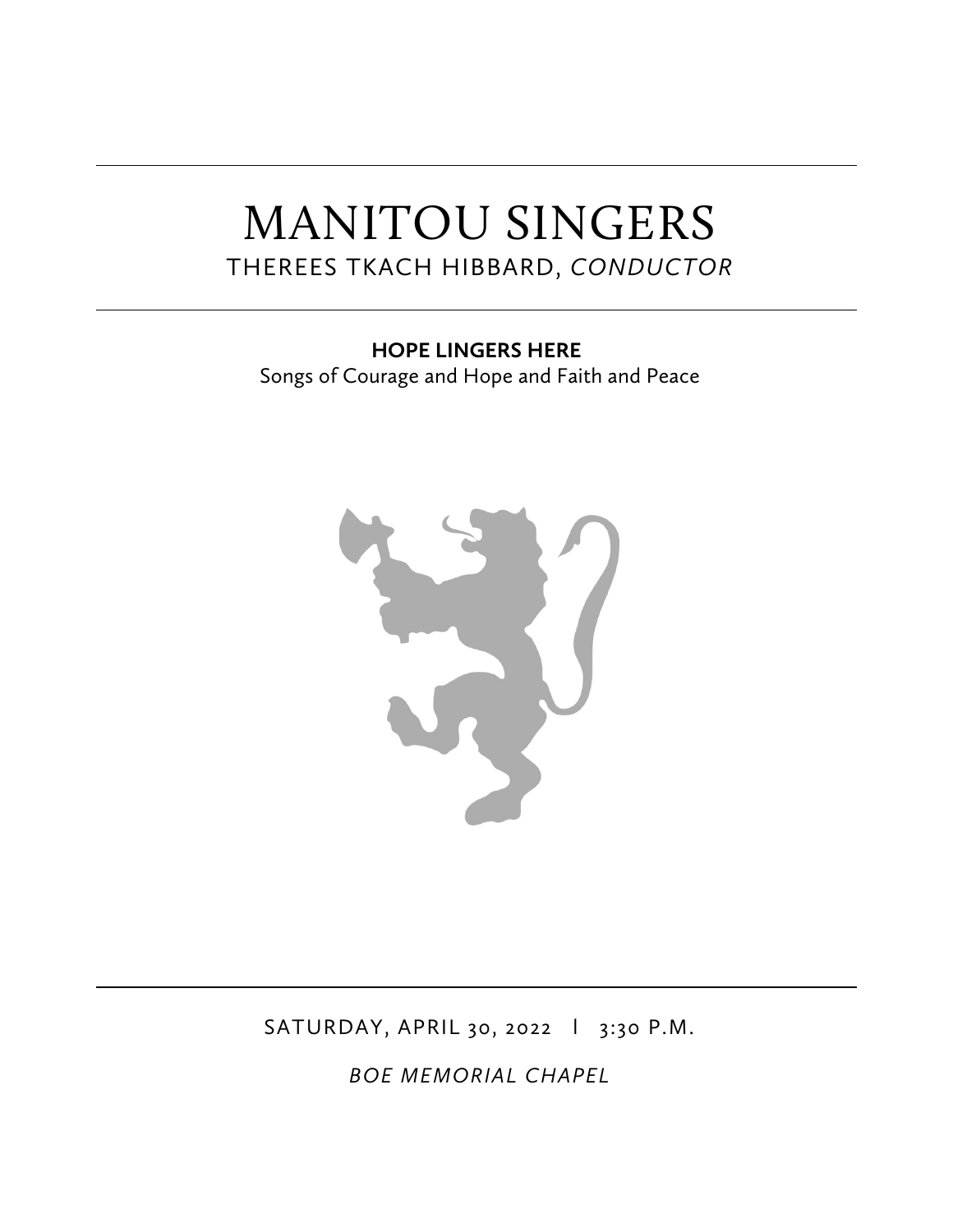## PROGRAM

Yuka Harada, *alto saxophone*

From ignorance lead me to truth From darkness lead me to light From mortality to the immortal — lead me Peace, in thought. Peace, in word. Peace, in action.

— *From Brhadaranyaka Upanishad – I.iii.28*

**I Started Out Singing** Jocelyn Hagen '03

I started out singing oh yes oh yes in a voice as clear as a penny and a dime

in time in time I came to be as tall as a riddle as full as a shadow as far as the wind that blows itself alone to the sea

I started out smiling oh yes oh yes with my face tipped up to the moon's soft stare a halo of giggles tied in my hair with a sleep as deep as desert sand

my dreams were the stories that crossed the land

*— Naomi Shihab Nye*

**Prayer from Nightsongs** H. Leslie Adams

Emery Stephens, *baritone* April Ryun Kim '11, *piano*

I ask you this: Which way to go? I ask you this: Which sin to bear? Which crown to put Upon my hair? I do not know, Lord God, I do not know.

> *— Langston Hughes* © 1994 Estate of Langston Hughes; Used by permission of Harold Ober Associates Inc.

Unauthorized photography or video/audio recording is prohibited. This concert is archived at http://www.stolaf.edu/multimedia Please silence your cell phone or other personal communication devices.

**Gamaya** Joan Szymko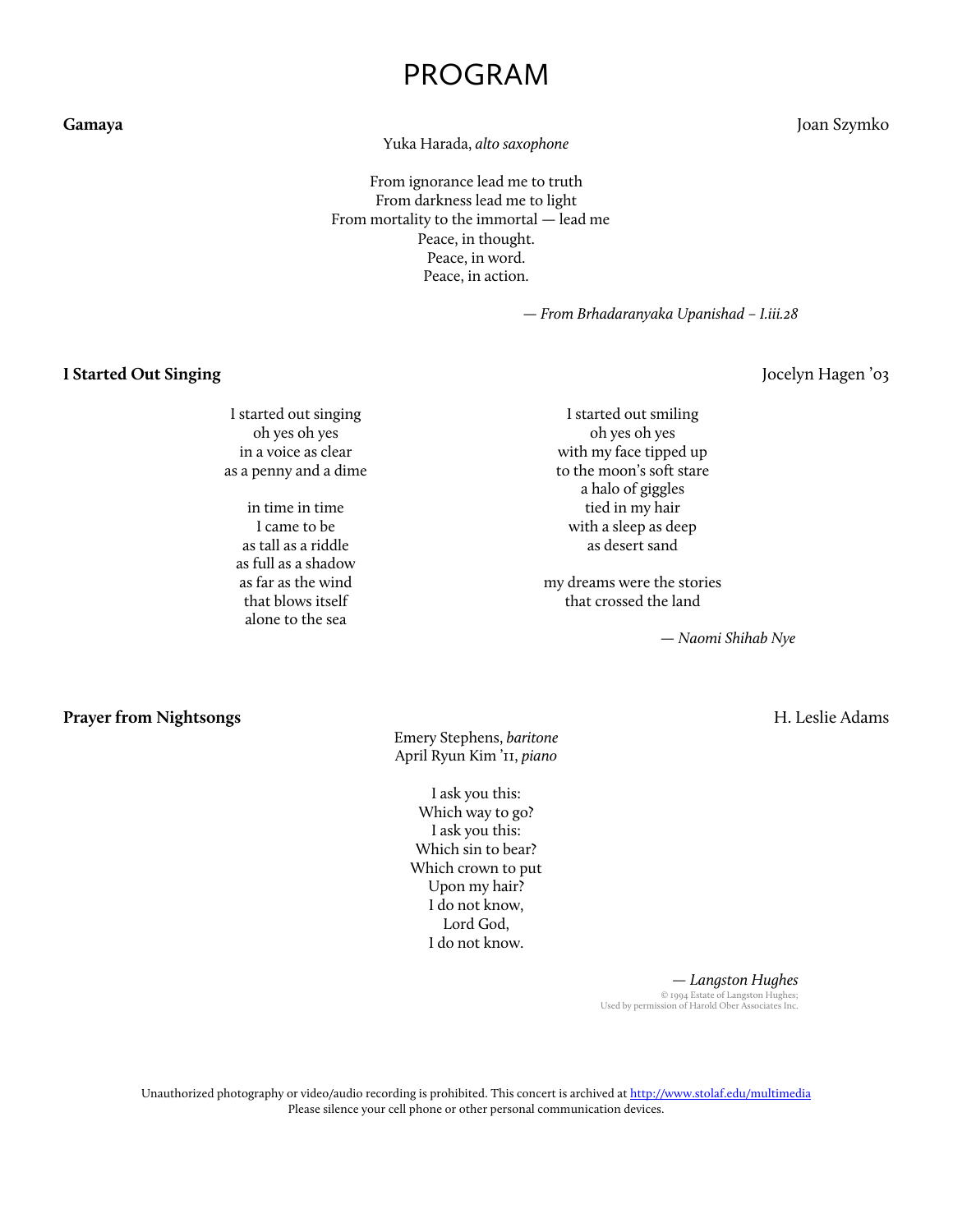#### **True Witness: A Civil Rights Cantata** Jodi Goble

VI. Lament

#### Emery Stephens, *baritone* April Ryun Kim '11, *piano*

Sometimes I feel like a motherless child Sometimes I feel like a motherless child Sometimes I feel like a motherless child A long way from home

I am a poor pilgrim of sorrow I'm tossed in this wide world alone No hope have I for tomorrow I'm starting to make heaven my home

Sometimes I am tossed and driven, Lord Sometimes I don't know where to roam I've heard of a city called heaven I'm starting to make heaven my home

Sometimes I feel like I can't go on Sometimes I feel like I can't go on Sometimes I feel like I can't go on A long way from home

My mother has reached that pure glory My father is resting in love My brother and sister won't own me Because I am trying to get in

Sometimes I am tossed and driven, Lord Sometimes I don't know where to roam I've heard of a city called heaven I'm starting to make heaven my home I've heard of a city called heaven I'm starting to make heaven my home

*— Text drawn from African American Spiritual "Sometimes I Feel Like a Motherless Child"*

#### **This Little Light of Mine** arr. Ysaye Barnwell

This little light of mine, I'm gonna let it shine. This little light of mine, I'm gonna let it shine. This little light of mine, I'm gonna let it shine. Let it shine, Let it shine, Let it shine!

Shine all over the world, I'm gonna let it shine. Shine all over the world, I'm gonna let it shine. Shine all over the world, I'm gonna let it shine. Let it shine, Let it shine, Let it shine.

Everywhere I go, I'm gonna let it shine. Everywhere I go, I'm gonna let it shine. Everywhere I go, I'm gonna let it shine. Let it shine, Let it shine, Let it shine.

Hide it under a bushel not, I'm going to let it shine Hide it under a bushel not, I'm going to let it shine Hide it under a bushel not, I'm going to let it shine Let it shine, All the time, Let it shine.

 *— Harry Dixon Loes*

(Premiere Performance)

I saw the water flowing from the temple From the right side, Alleluia All who received this water were saved, And said, "Alleluia!"

*— Easter antiphon*

**Vidi Aquam** Stephen Bouma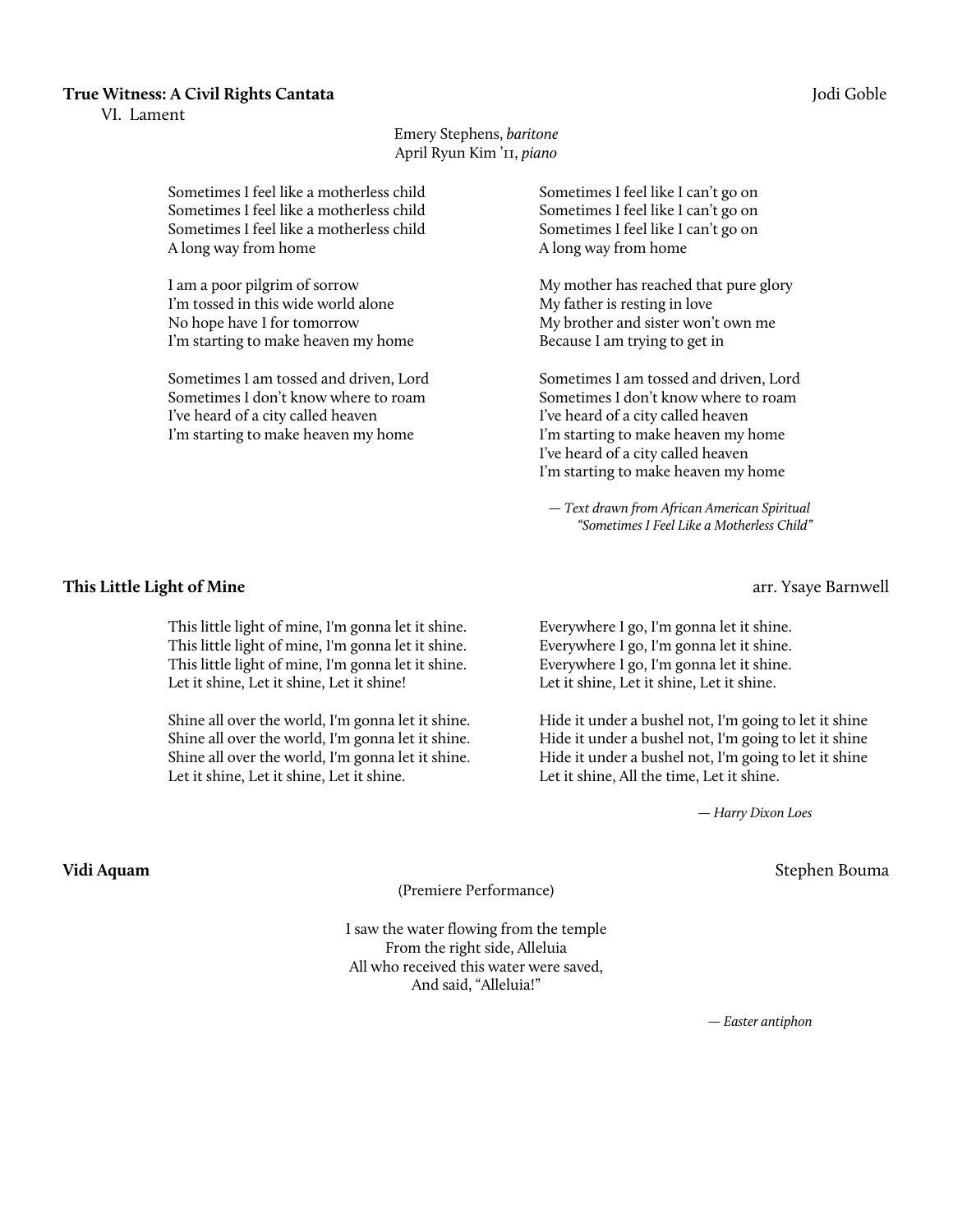### (Premiere Performance)

My love, Where will we live And what will we eat When the sea rises to the window? Any health we have We have in common Any sickness we have We have in common How heavy, The deep water How sweet, The hope The problem of the climate crisis is a failure of language The right word would be as long as the whole world The right word would be as long as the lives of my grandchildren And their grandchildren Brother sun Sister Moon Sister Heavens What do you have to say? What is "The Environment" Except my body And your body And the breath between us? I will protect it With my life Have you heard the humming At the heart of everything? There is nothing here That is not sacred At the end of the day We will all rest Finally. Truly.

The song at the Heart of everything. What do we owe the powerful Who lied For decades? What do we owe To our children's children? Can you imagine the community that will heal the climate crisis? It will not be just you It will not be a technological salvation It will be all of us Can you imagine Trusting each other Working together For our common home? We cry out And creation groans For healing And for rest Enough of disruption and extraction – How beautiful, the quiet work of maintenance: To repair the worn-down, To mend the torn To bind the broken And slowly make All things new We are not alone as we fight for this place We all sing together With the soil and trees and sky And the whole material world Oh my love We are not the beginning And we will not Be the end.

> *— Text adapted from a series of comics about the climate crisis by Madeleine Jubilee Saito (www.madeleinejubileesaito.net)*

#### **Note from the composer:**

I came across this comic on the internet and immediately reached out to ask if I might set the words for a choir. Madeleine so quickly and graciously allowed me to use her words for this piece. [The images of the graphic art may be accessed through the QR code below.] I was acutely aware of climate change as a young person. My middle school science teacher Mrs. Eubanks consistently reminded our class that "we're all connected, so we're all affected." As I grew up in Florida, I realized just how real and present climate change was, and how much of my community is constantly at risk. According to NOAA, there had been 18 weather/climate disaster events in 2021 as of October 8. I hope this music does nothing if not provide some relief or catharsis for those bravely fighting against climate injustices.

This piece was written on the homelands of the Wahpekute Band of the Dakota Nation.

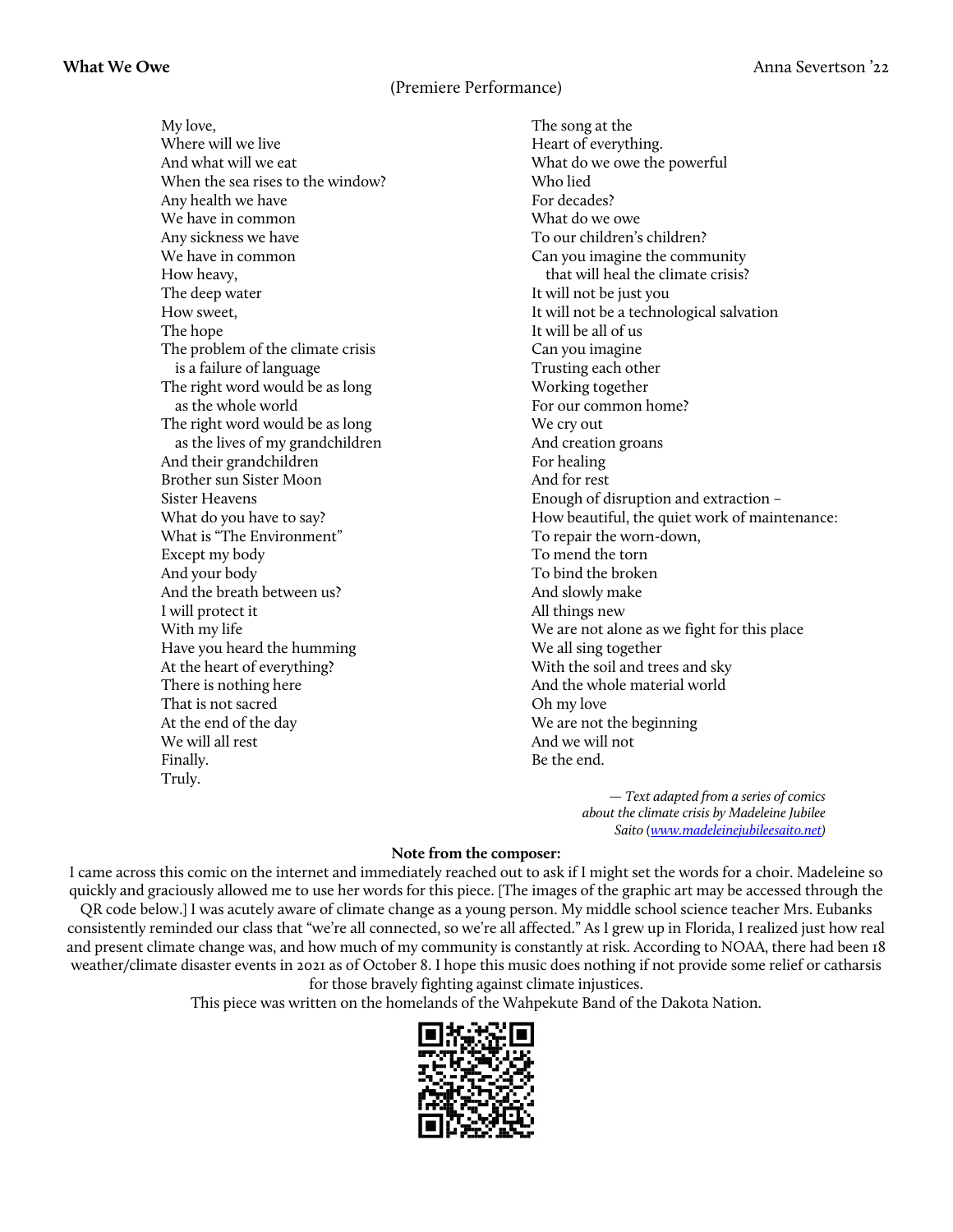Jane Irish '25, *soloist* Max Clifford '22, *violin*

You can hold my hand When you need to let go I can be your mountain When you're feeling valley-low I can be your streetlight Showing you the way home You can hold my hand When you need to let go I want a house with a crowded table And a place by the fire for everyone Let us take on the world while we're young and able And bring us back together when the day is done If we want a garden We're gonna have to sow the seed Plant a little happiness Let the roots run deep If it's love that we give Then it's love that we reap If we want a garden We're gonna have to sow the seed Yeah I want a house with a crowded table

Who is like the wise? Who knows the explanation of things?

I belong to the wind but I live, Maybe that is the meaning of life. I live here and now… I won't be alive tomorrow. That is the way — and so what.

My mother, when love is gone (2x) In our darkest hour hope lingers on My father, when peace is gone (2x) In our darkest hour hope lingers

#### **Chorus:**

I will not hate, and I will not fear In our darkest hour, hope lingers here

My sister, when equality's gone (2x) In our darkest hour hope lingers on My brother, with tolerance gone (2x) In our darkest hour hope lingers on

And a place by the fire for everyone Let us take on the world while we're young and able And bring us back together when the day is done The door is always open Your picture's on my wall Everyone's a little broken And everyone belongs Yeah, everyone belongs I want a house with a crowded table And a place by the fire for everyone Let us take on the world while we're young and able And bring us back together when the day is done And bring us back together when the day is done

*— Natalie Hemby, Lori McKenna, Brandi Carlisle Copyright (c) 2019 SONGS OF UNIVERSAL, INC., WRUCKE FOR YOU PUBLISHING, MAPS AND RECORDS MUSIC, CREATIVE PULSE MUSIC and MUSIC OF SOUTHERN ORACLE; All Rights for WRUCKE FOR YOU PUBLISHING Administered by SONGS OF UNIVERSAL, INC.; All Rights for MAPS AND RECORDS MUSIC and CREATIVE PULSE MUSIC Administered by THESE ARE PULSE SONGS; All Rights for MUSIC OF SOUTHERN ORACLE Administered by SONGS OF ATLAS MUSIC; All Rights Reserved; Used by Permission; Reprinted by permission of Hal Leonard LLC*

### **Spes (Hope)** Mia Makaroff

As no one has the power Over the wind to contain it, So no one has the power over the time of their death.

> A person's wisdom brightens their face And changes its hard appearance.

*— Ecclesiastes 8:1, 8/Nils Aslak Valkeapää* © Nils-Aslak Valkeapää / The Lásságámmi Foundation

**Hope Lingers On** Lissa Schneckenburger arr. Andrea Ramsey

#### **Chorus**

My love, when honor is gone (2x) In our darkest hour hope lingers on

My country, when justice is gone (2x) In our darkest hour hope lingers on

#### **Chorus**

*<sup>—</sup> Lissa Schneckenburger*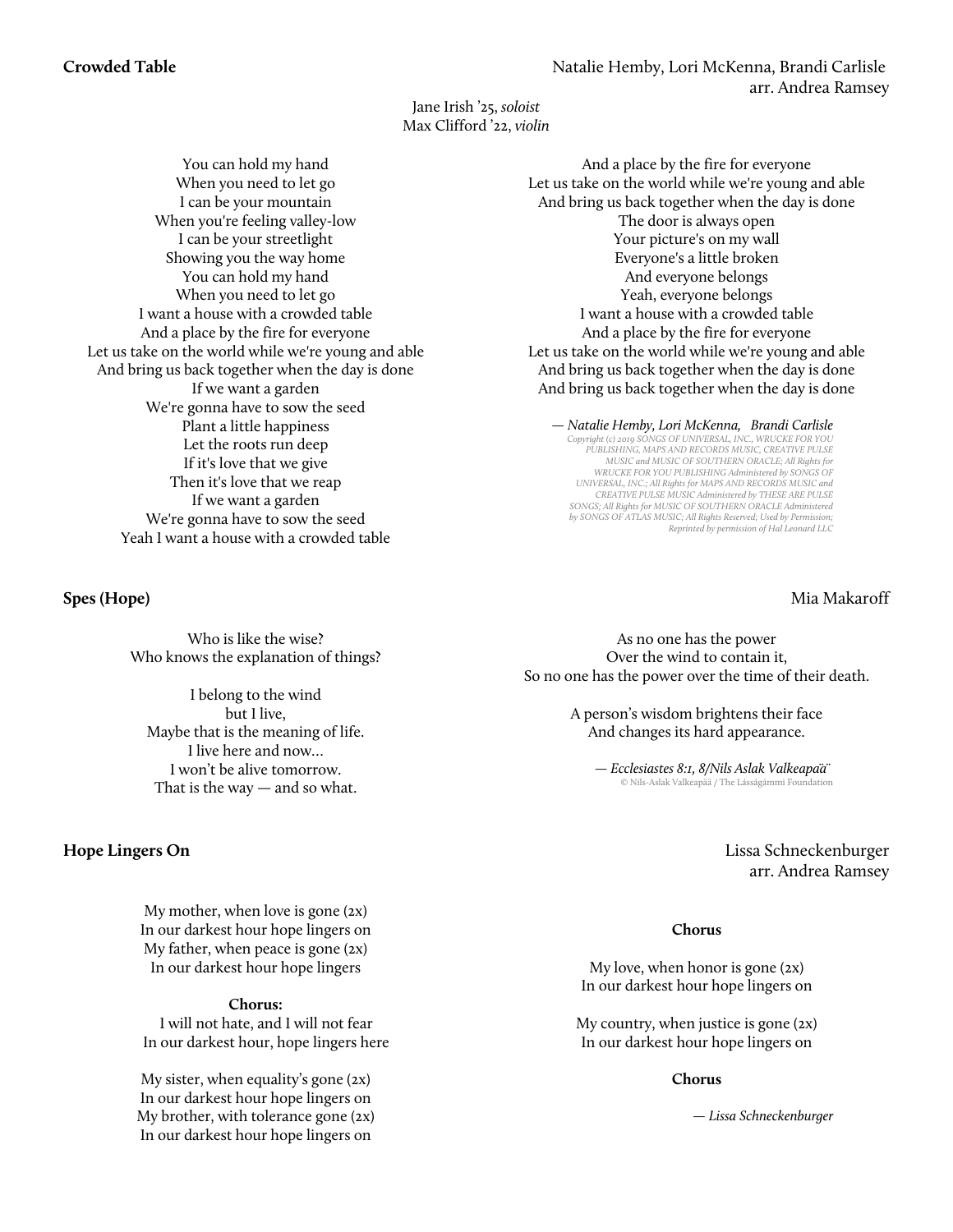## BIOGRAPHIES

**DR. APRIL RYUN KIM** has given numerous performances as a soloist, collaborative pianist, and chamber musician. As an advocate and having enthusiasm for new music, she has performed in various new music ensembles including the St. Olaf Faculty Chamber Ensemble, and is a regular performer in 10th Wave Chamber Collective, a Twin Cities-based ensemble. Furthermore, in 2018, she commissioned and gave the world premiere of 가위 *(Scissors): Fantasia Toccata*, written by composer Jiyoun Chung. Dr. Kim has been invited to present and perform at numerous conferences including the CMS Regional Conferences, the Music By Women Festival, the Women Composers Festival of Hartford, and a Powerful Force: Women in Music Conference. Additionally, she has presented at the 2019 CMS International Conference held in Belgium, the Third Compositions in Asia Symposium and Festival, and the 2021 National Conference on Keyboard Pedagogy. A native of Minnesota, Dr. Kim completed a bachelor of music in piano performance with a collaborative emphasis from St. Olaf College, master of music in solo and collaborative performance from the Cleveland Institute of Music, and doctorate of musical arts in piano performance from the University of Missouri-Kansas City. Her former teachers include Kent McWilliams, Kathryn Brown, Anita Pontremoli, and Diane Helfers Petrella. Dr. Kim is currently visiting assistant professor of music at St. Olaf College.

**EMERY STEPHENS**, baritone, joined the music faculty at St. Olaf College in 2019, where he teaches voice performance studies. Praised by the *Boston Phoenix* for his singing "with ringing suavity and articulate intelligence," he enjoys performing diverse vocal repertoire, from traditional to contemporary. A versatile and charismatic singer, Dr. Stephens has collaborated with the Boston Art Song Society, Abridged Opera of Ontario, Wilmington Symphony, Carolina Ballet with members of the North Carolina Symphony, Arbor Opera Theater, Michigan Philharmonic, Ann Arbor Symphony, Boston Lyric Opera/Opera New England, Michigan Opera Theatre's Community Education Programs, and the Detroit Jazz Festival in a revival of Dave Brubeck's *The Gates of Justice* with renowned jazz pianist Jason Moran and his trio, The Bandwagon. He has performed works by contemporary American composers, such as *True Witness: A Civil Rights Cantata* by Jodi Goble; *The Passion of John Brown* by Jesse Ayers and *Paddle to the Sea* by Andre Meyers with the Michigan Philharmonic; *JFK: The Voice of Peace* by Dan Welcher with the Handel and Haydn Society, and jazz-inspired *Sweet Music in Harlem* by Andy Kirschner, based on a children's book, commissioned by the Ann Arbor Symphony. The *Boston Globe* wrote, "As Mel in Michael Tippett's opera, *The Knot Garden*, Stephens disappeared entirely into his character." As a singing

actor, he has worked with innovative stage directors — Simon Target, Elkhanah Pulitzer, Dorothy Danner, Kay Walker Castaldo, Will Graham, and noted choreographer Bill T. Jones. Additionally, he sang supporting roles in Monteverdi's *L'Orfeo*  with conductor Andrew Parrott, lutenist Paul O'Dette, and the Boston Early Music Festival Orchestra in Sanders Theatre at Harvard University. An enthusiastic advocate for music education and inspiring communities through vocal music, Dr. Stephens is a master teacher for the "Song of America" project through the Hampsong Foundation, which explores classic American songs' diversity as an interdisciplinary lens for teaching K–12 students. His past engagements as a teaching artist include Carnegie Hall/Weill Music Institute, Fenimore Art Museum in Cooperstown, New York, and the Northwest Museum of Arts and Culture sponsored by the Spokane Symphony. Additionally, his workshop presentation, "Mirror on the Wall: Self-Care and Modeling Healthy Vocal Habits in the Classroom," was launched at the 2017 All-State Conference of the Arkansas Music Educators Association. A 2014 Africana Artist-in-Residence at the University of North Carolina at Charlotte, Dr. Stephens has presented at conference sessions for the International Congress of Voice Teachers, International Society for the Scholarship of Teaching and Learning, Garth Institute for Music Research, National Association for the Study and Performance of African American Music, and the African American Art Song Alliance. He has been collaborating with Dr. Caroline Helton from the University of Michigan as a co-founder of the "Singing Down the Barriers" project since 2004. They have published articles in the Journal of Multicultural Teaching and Learning and the NATS Journal of Singing. Their latest publication is a chapter on African American Art Song in *So You Want to Sing Spirituals: A Guide for Performers by Randye Jones*, published for the National Association of Teachers of Singing by Rowman and Littlefield. A native of Boston, Massachusetts, Dr. Stephens earned degrees from Gordon College (bachelor of arts), Boston University (master of music), and a doctor of musical arts in voice performance from the University of Michigan. As a regional finalist for the Leontyne Price Vocal Arts Competition, he sang in masterclasses for Nico Castel, Martina Arroyo, Darryl Taylor, and composer Robert Owens, and has completed summer workshops at the Eastman School of Music, Westminster Choir College, David Jones Teacher Mentoring Seminar (New York), and with Los Angeles vocal coach, Lisa Popeil, on the pedagogy of contemporary commercial technique and vocal styles (Voiceworks Method). Dr. Stephens is a member of the National Association of Teachers of Singing (NATS), College Music Society, Musical Theatre Educators' Alliance and is an adjudicator for NATS auditions and the George Shirley Vocal Competition.